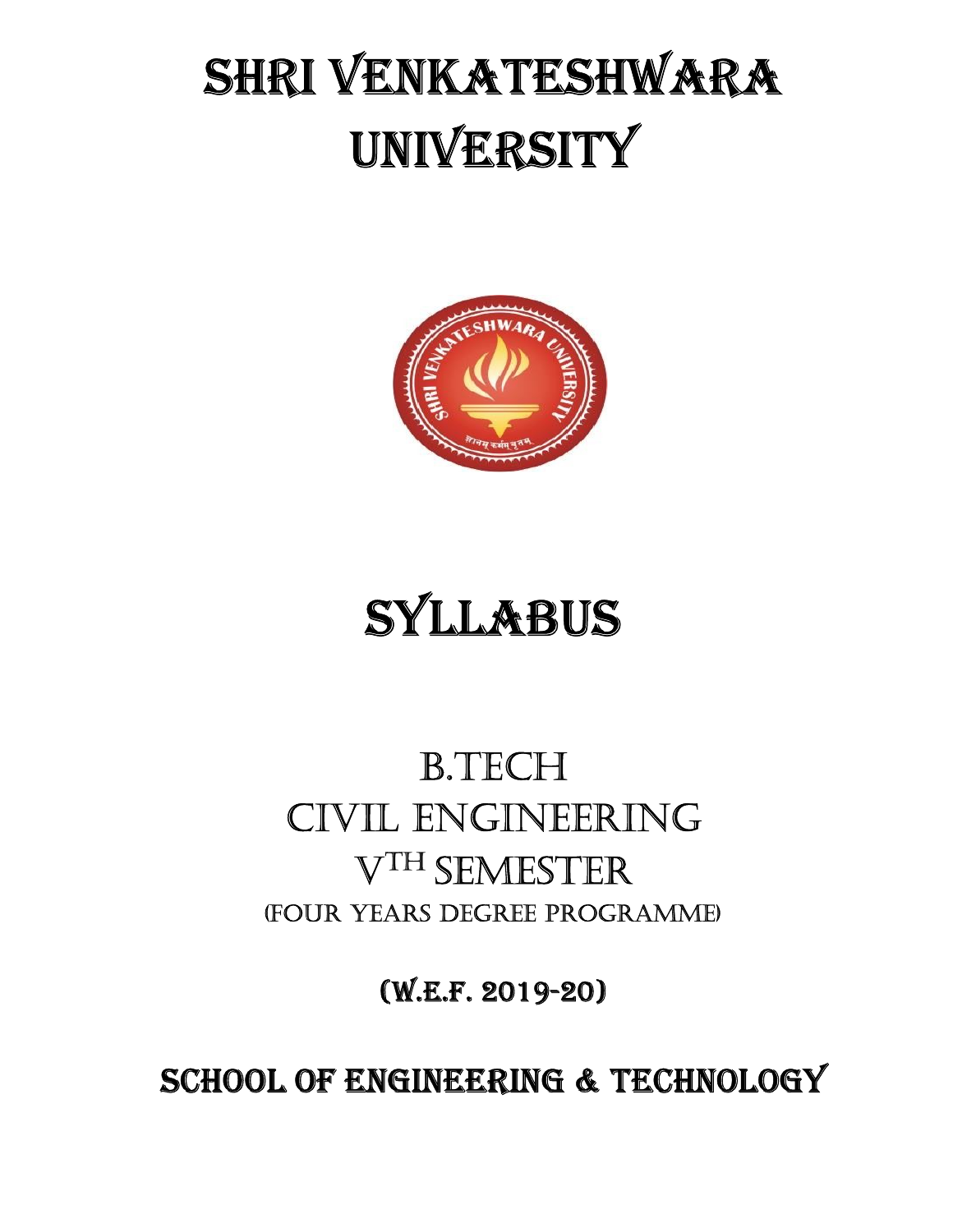|                           |                  |                                                       |                |                |                | <b>Civil Engineering</b><br><b>SEMESTER-V</b> |                 |                          |                 |                 |                 |       |                       |
|---------------------------|------------------|-------------------------------------------------------|----------------|----------------|----------------|-----------------------------------------------|-----------------|--------------------------|-----------------|-----------------|-----------------|-------|-----------------------|
| Sl.                       | Subject<br>Codes | Subject                                               |                | Periods        |                |                                               |                 | <b>Evaluation Scheme</b> |                 | End<br>Semester |                 | Total | Credit                |
| N <sub>o</sub><br>$\cdot$ |                  |                                                       | L              | $\overline{T}$ | $\overline{P}$ | $\overline{CT}$                               | $\overline{TA}$ | Total                    | $\overline{PS}$ | $\overline{TE}$ | $\overline{PE}$ |       |                       |
| $\boldsymbol{l}$          | <b>SCE-501</b>   | Geotechnical<br>Engineering                           | $\overline{2}$ | $\theta$       | $\theta$       | 20                                            | 10              | 30 <sup>°</sup>          |                 | 70              |                 | 100   | $\overline{2}$        |
| $\overline{2}$            | SCE-502          | Transportation<br>Engineering                         | $\overline{2}$ | $\theta$       | $\theta$       | 20                                            | 10              | 30 <sup>°</sup>          |                 | 70              |                 | 100   | $\overline{2}$        |
| $\mathfrak{Z}$            | <b>SCE-503</b>   | Hydraulic<br>Engineering                              | $\overline{2}$ | $\theta$       | $\theta$       | 20                                            | 10              | 30 <sub>2</sub>          |                 | 70              |                 | 100   | $\overline{2}$        |
| $\overline{4}$            | <b>SCE-504</b>   | Hydrology &<br>Water<br>Resources<br>Engineering      | $\mathfrak{Z}$ | $\theta$       | $\theta$       | 20                                            | 10              | 30                       |                 | 70              |                 | 100   | $\mathfrak{Z}$        |
| 5                         | <b>SCE-505</b>   | Environmental<br>Engineering                          | $\mathfrak{Z}$ | $\theta$       | $\theta$       | 20                                            | 10              | 30 <sup>°</sup>          |                 | 70              |                 | 100   | $\mathfrak{Z}$        |
| 6                         | SCE-506          | Structural<br>Engineering                             | $\overline{2}$ | 1              | $\theta$       | 20                                            | 10              | 30 <sup>°</sup>          |                 | 70              |                 | 100   | $\mathfrak{Z}$        |
| $\overline{7}$            | SCE-507          | Mechanics of<br><b>Materials</b>                      | $\mathfrak{Z}$ | $\theta$       | $\theta$       | 20                                            | 10              | 30 <sup>°</sup>          |                 | 70              |                 | 100   | $\mathfrak{Z}$        |
| 8                         | <b>SCE-511</b>   | Geotechnical<br><b>Engineering Lab</b>                | $\theta$       | $\theta$       | $\overline{2}$ |                                               |                 |                          | 25              |                 | 25              | 50    | $\mathcal{I}$         |
| 9                         | SCE-512          | <b>Transportation</b><br><b>Engineering Lab</b>       | $\theta$       | $\theta$       | $\overline{2}$ |                                               |                 |                          | 25              |                 | 25              | 50    | $\mathcal{I}$         |
| 10                        | $SCE-513$        | Hydraulic<br><b>Engineering Lab</b>                   | 0              | $\theta$       | $\overline{2}$ |                                               |                 |                          | 25              |                 | 25              | 50    | $\mathcal{I}$         |
| 11                        | SOE-051          | <i>Applications of</i><br>Psychology                  | $\overline{2}$ | $\theta$       | $\theta$       | 20                                            | 10              | 30                       |                 | 70              |                 | 100   | $\overline{2}$        |
| 12                        | SNM-501          | Essence of<br><b>Indian</b><br>Knowledge<br>Tradition | $\overline{2}$ | $\theta$       | $\theta$       |                                               |                 |                          |                 |                 |                 |       | $\boldsymbol{\theta}$ |
|                           |                  | Total                                                 |                |                |                |                                               |                 |                          |                 |                 |                 | 950   | 23                    |

| <b>SCE-501</b> | <b>Geotechnical Engineering</b> | 2L:0T:0P | credits |
|----------------|---------------------------------|----------|---------|
|----------------|---------------------------------|----------|---------|

Module 1: Introduction–Types of soils, their formation and deposition, Definitions: soil mechanics, soil engineering, rock mechanics, geotechnical engineering. Scope of soil engineering. Comparison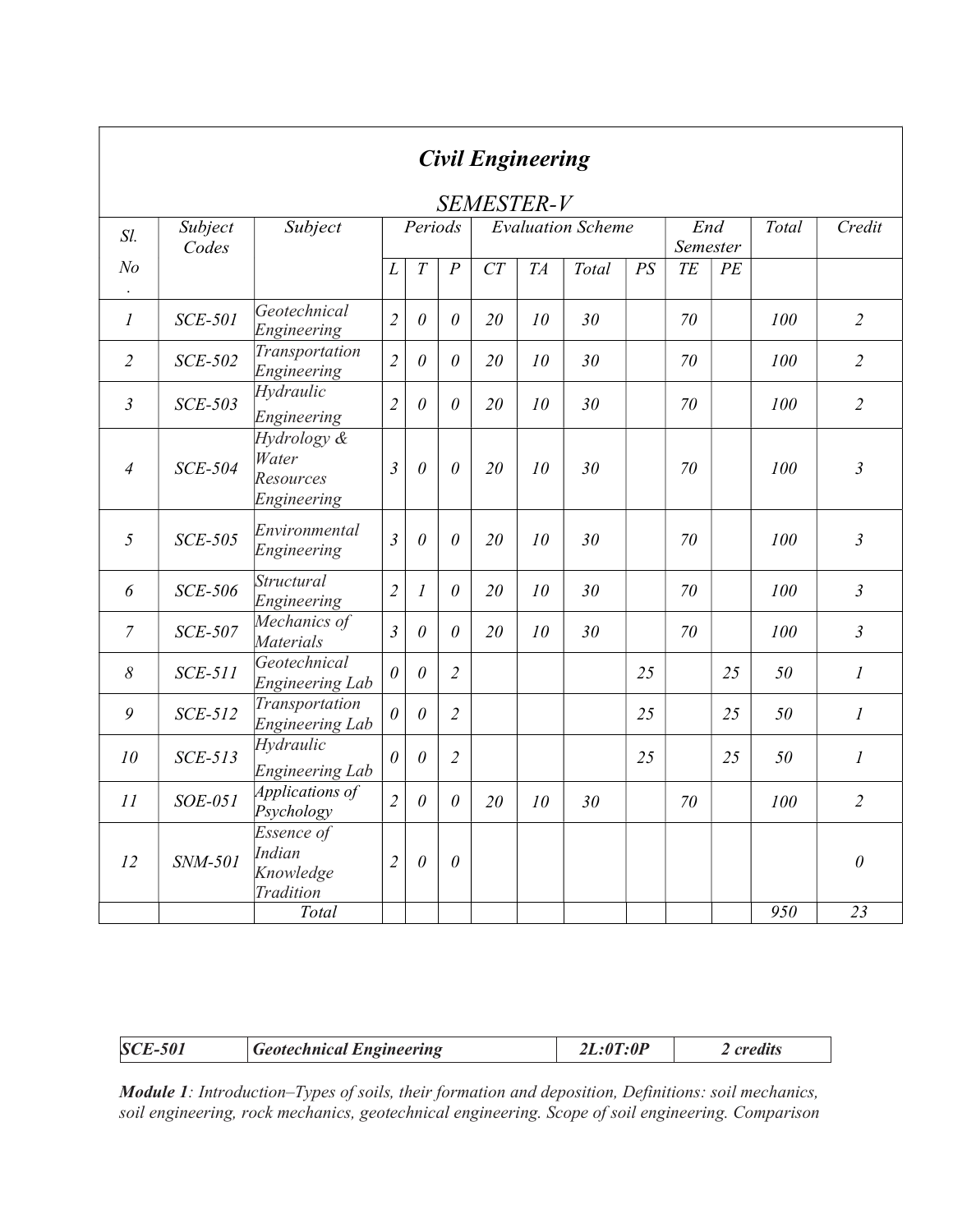and difference between soil and rock. Basic Definitions and Relationships-Soil as three-phase system in terms of weight, volume, voids ratio, and porosity. Definitions: moisture content, unit weights, degree of saturation, voids ratio, porosity, specific gravity, mass specific gravity, etc. Relationship between volume weight, voids ratio- moisture content, unit weight- percent air voids, saturationmoisture content, moisture content- specific gravity etc. Determination of various parameters such as: Moisture content by oven dry method, pycnometer, sand bath method, torsional balance method, nuclear method, alcohol method and sensors. Specific gravity by density bottle method, pycnometer method, measuring flask method. Unit weight by water displacement method, submerged weight method, core-cutter method, sand-replacement method.

On completion of this module, the students must be able to:

- $\Box$  Understand the different types of soil based on their formation mechanism;
- $\Box$  Understand the various phase diagrams and derive various phase relationships of the soil;
- $\Box$  Perform various laboratory experiments to determine moisture content, specific gravity;
- $\Box$  Perform field experiments to estimate the field density of the soil mass.

Module 2: Plasticity Characteristics of Soil - Introduction to definitions of: plasticity of soil, consistency limits-liquid limit, plastic limit, shrinkage limit, plasticity, liquidity and consistency indices, flow & toughness indices, definitions of activity and sensitivity. Determination of: liquid limit, plastic limit and shrinkage limit. Use of consistency limits. Classification of Soils-Introduction of soil classification: particle size classification, textural classification, unified soil classification system, Indian standard soil classification system. Identification: field identification of soils, general characteristics of soil in different groups.

On completion of this module, the students must be able to:

- $\Box$  Understand the behaviour of soils based on their moisture contents;
- $\Box$  Perform laboratory experiments to estimate various Atterberg limits and evaluate index properties of soils;
- $\Box$  Classify any soils based on their particle size distribution and index properties;

Module 3: Permeability of Soil - Darcy's law, validity of Darcy's law. Determination of coefficient of permeability: Laboratory method: constant-head method, falling-head method. Field method: pumping- in test, pumping- out test. Permeability aspects: permeability of stratified soils, factors affecting permeability of soil. Seepage Analysis- Introduction, stream and potential functions, characteristics of flow nets, graphical method to plot flow nets. On completion of this module, the student must be able to:

 $\Box$  Determine the permeability of soils through various laboratory and field tests;

- $\Box$  Analytically calculate the effective permeability of anisotropic soil mass;
- $\Box$  Determine the seepage quantities and pore water pressures below the ground;
- $\Box$  Graphically plot the equipotential lines and flow lines in a seepage flow.

Module 4: Effective Stress Principle - Introduction, effective stress principle, nature of effective stress, effect of water table. Fluctuations of effective stress, effective stress in soils saturated by capillary action, seepage pressure, quick sand condition.

On completion of this module, the student must be able to:

- $\Box$  Understand the physical significance of effective stress and its relation with pore pressure;
- $\Box$  Plot various stress distribution diagrams along the depth of the soil mass;
- $\Box$  Understand the effect of capillary action and seepage flow direction on the effective stress at a point in the soil mass.

Module 5: Compaction of Soil-Introduction, theory of compaction, laboratory determination of optimum moisture content and maximum dry density. Compaction in field, compaction specifications and field control.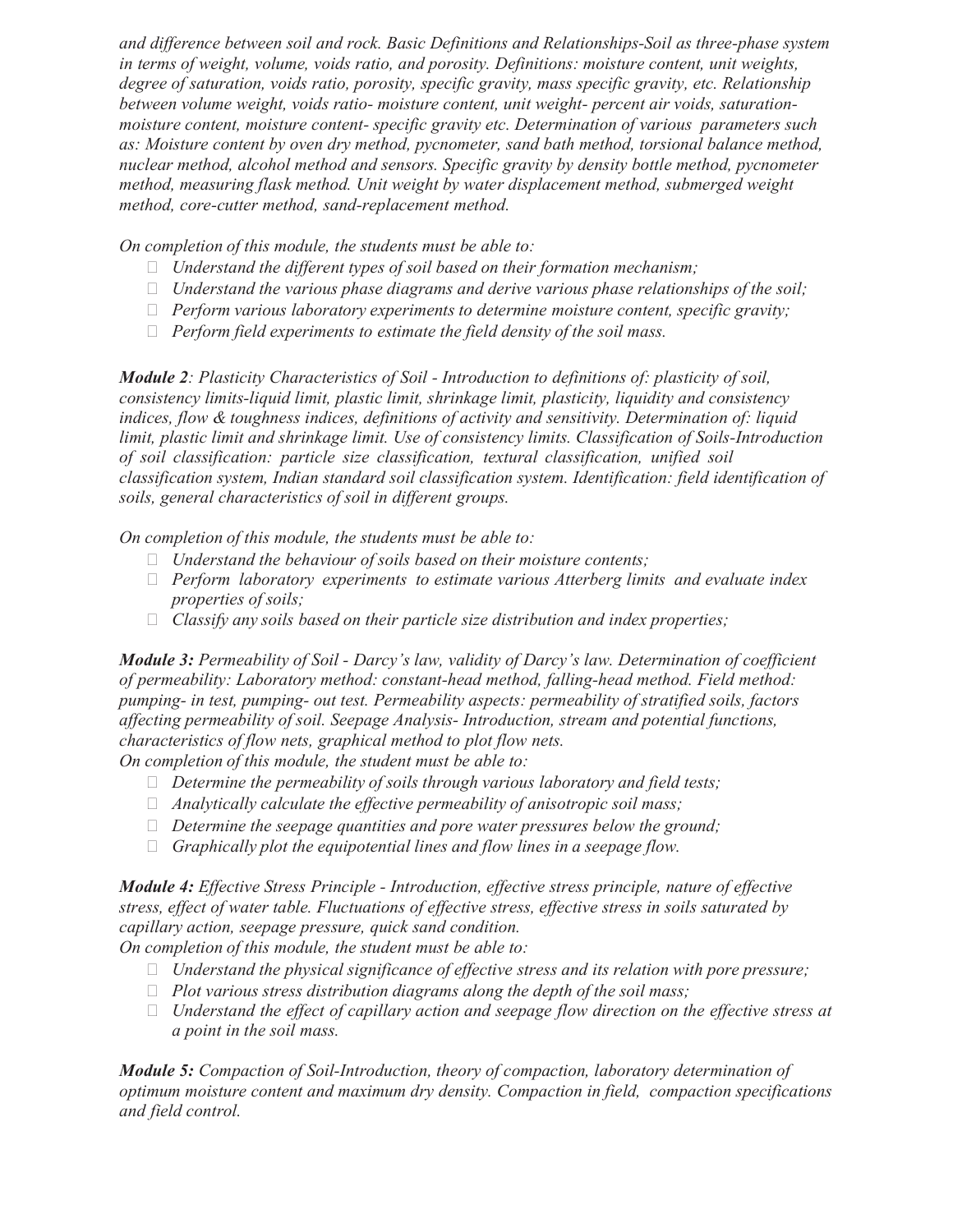On completion of this module, the student must be able to:

- $\Box$  Perform laboratory test to determine the maximum dry density and optimum moisture content of the soil;
- $\Box$  Variation in compaction curve with compaction effort and soil type;
- $\Box$  Determine the compactive effort required to obtain necessary degree of compaction in-situ;
- $\Box$  Differentiate among various field methods of compaction and their usage based on the type of soil.

Module 6: Stresses in soils – Introduction, stresses due to point load, line load, strip load, uniformly loaded circular area, rectangular loaded area. Influence factors, Isobars, Boussinesq's equation, Newmark's Influence Chart. Contact pressure under rigid and flexible area, computation of displacements from elastic theory.

On completion of this module, the student must be able to:

- $\Box$  Analytically compute the vertical stress in a semi-infinite soil mass due to various loading conditions;
- $\Box$  Plot isobars due various loading conditions.

Module 7: Consolidation of Soil - Introduction, comparison between compaction and consolidation, initial, primary & secondary consolidation, spring analogy for primary consolidation, interpretation of consolidation test results, Terzaghi's theory of consolidation, final settlement of soil deposits, computation of consolidation settlement and secondary consolidation. On completion of this module, the student must be able to:

- $\Box$  Understand the basic mechanism of consolidation of soil;
- $\Box$  Determine various consolidation parameters of soil through laboratory test;
- $\Box$  Evaluate ground settlements against time.

Module 8: Shear Strength - Mohr circle and its characteristics, principal planes, relation between major and minor principal stresses,Mohr-Coulomb theory, types of shear tests: direct shear test, merits of direct shear test, triaxial compression tests, test behaviour of UU, CU and CD tests, porepressure measurement, computation of effective shear strength parameters.unconfined compression test, vane shear test

On completion of this module, the student must be able to:

- $\Box$  Determine graphically and analytically the stress state in any plane of the soil mass;
- $\Box$  Perform various shear strength tests and appreciate the different field conditions which they simulate;
- $\Box$  Understand the significance of shear strength parameters in various geotechnical analyses;
- $\Box$  Evaluate the stiffness of soil using shear strength parameters

Module 9: Stability of Slopes - Introduction, types of slopes and their failure mechanisms, factor of safety, analysis of finite and infinite slopes, wedge failure Swedish circle method, friction circle method, stability numbers and charts.

On completion of this module, the student must be able to:

- $\Box$  Differentiate various modes of slope failure;
- $\Box$  Evaluate factor of safety of infinite slopes based on different ground conditions;
- $\Box$  Understand various methods for computation of factor of safety for finite slopes.

Module 10: Soil Exploration- Introduction, methods of site exploration and soil investigation, methods of boring, soil samplers, sampling procedures, trail pits, borings, penetrometer tests, analysis of borehole logs, geophysical and advance soil exploration methods. On completion of this module, the student must be able to:

- $\Box$  Specify a strategy for site investigation to identify the soil deposits and determine the depth and spatial extent within the ground;
- $\Box$  Understand various site investigation techniques and their in-situ applications;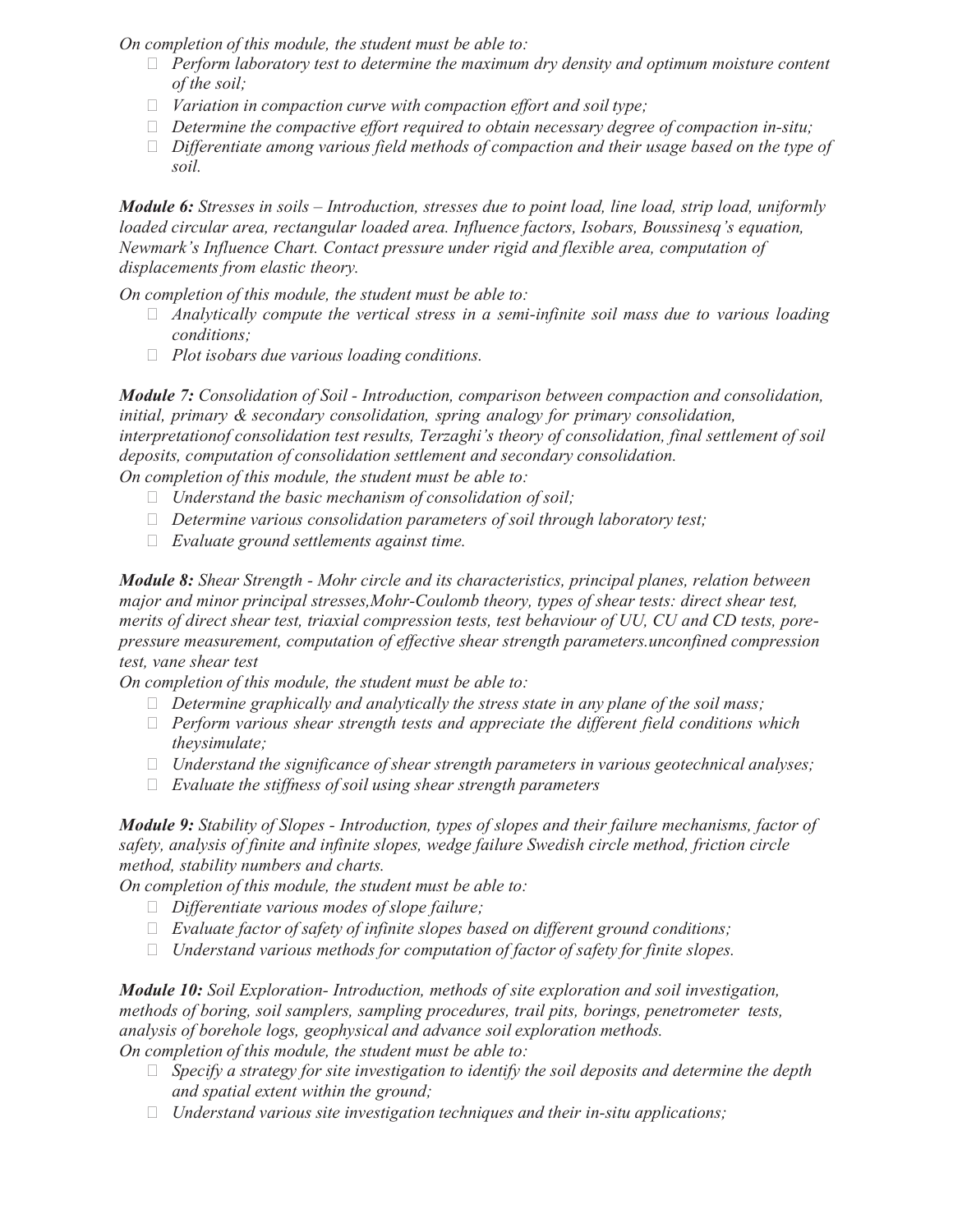- $\Box$  Prepare a soil investigation report based on borehole log data and various in-situ tests like SPT, CPT, etc.
- 1. (Civil and Environmental Engineering) by V.N.S. Murthy

| SCE-502 | <i>Transportation Engineering</i> | 2L:0T:0P | 2 <i>credits</i> |
|---------|-----------------------------------|----------|------------------|
|         |                                   |          |                  |

Module 1: Highway development and planning-Classification of roads, road development in India, Current road projects in India; highway alignment and project preparation.

Module 2: Geometric design of highways-: Introduction; highway cross section elements; sight distance, design of horizontal alignment; design of vertical alignment; design of intersections, problems

**Module 3**: Traffic engineering  $\&$  control- Traffic Characteristics, traffic engineering studies, traffic flow and capacity, traffic regulation and control; design of road intersections; design of parking facilities; highway lighting; problems

Module 4: Pavement materials- Materials used in Highway Construction- Soils, Stone aggregates, bituminous binders, bituminous paving mixes; Portland cement and cement concrete: desirable properties, tests, requirements for different types of pavements. Problems

Module 5: Design of pavements- Introduction; flexible pavements, factors affecting design and performance; stresses in flexible pavements; design of flexible pavements as per IRC; rigid pavementscomponents and functions; factors affecting design and performance of CC pavements; stresses in rigid pavements; design of concrete pavements as per IRC; problems

#### Text/Reference Books:

- 1. Khanna, S.K., Justo, C.E.G and Veeraragavan, A, 'Highway Engineering', Revised 10th Edition, Nem Chand & Bros, 2017
- 2. Kadiyalai, L.R., ' Traffic Engineering and Transport Planning', Khanna Publishers.
- 3. Partha Chakraborty, ' Principles Of Transportation Engineering, PHI Learning,
- 4. Fred L. Mannering, Scott S. Washburn, Walter P. Kilareski,'Principles of Highway Engineering and Traffic Analysis', 4th Edition, John Wiley
- 5. Srinivasa Kumar, R, Textbook of Highway Engineering, Universities Press, 2011.
- 6. Paul H. Wright and Karen K. Dixon, Highway Engineering,  $7<sup>th</sup>$  Edition, Wiley Student Edition, 2009.

On completion of the course, the students will be able to:

- $\Box$  carry out surveys involved in planning and highway alignment
- $\Box$  design the geometric elements of highways and expressways
- $\Box$  carry out traffic studies and implement traffic regulation and control measures and intersection design
- $\Box$  characterize pavement materials and
- $\Box$  dgn flexible and rigid pavements as per IRC

Objectives: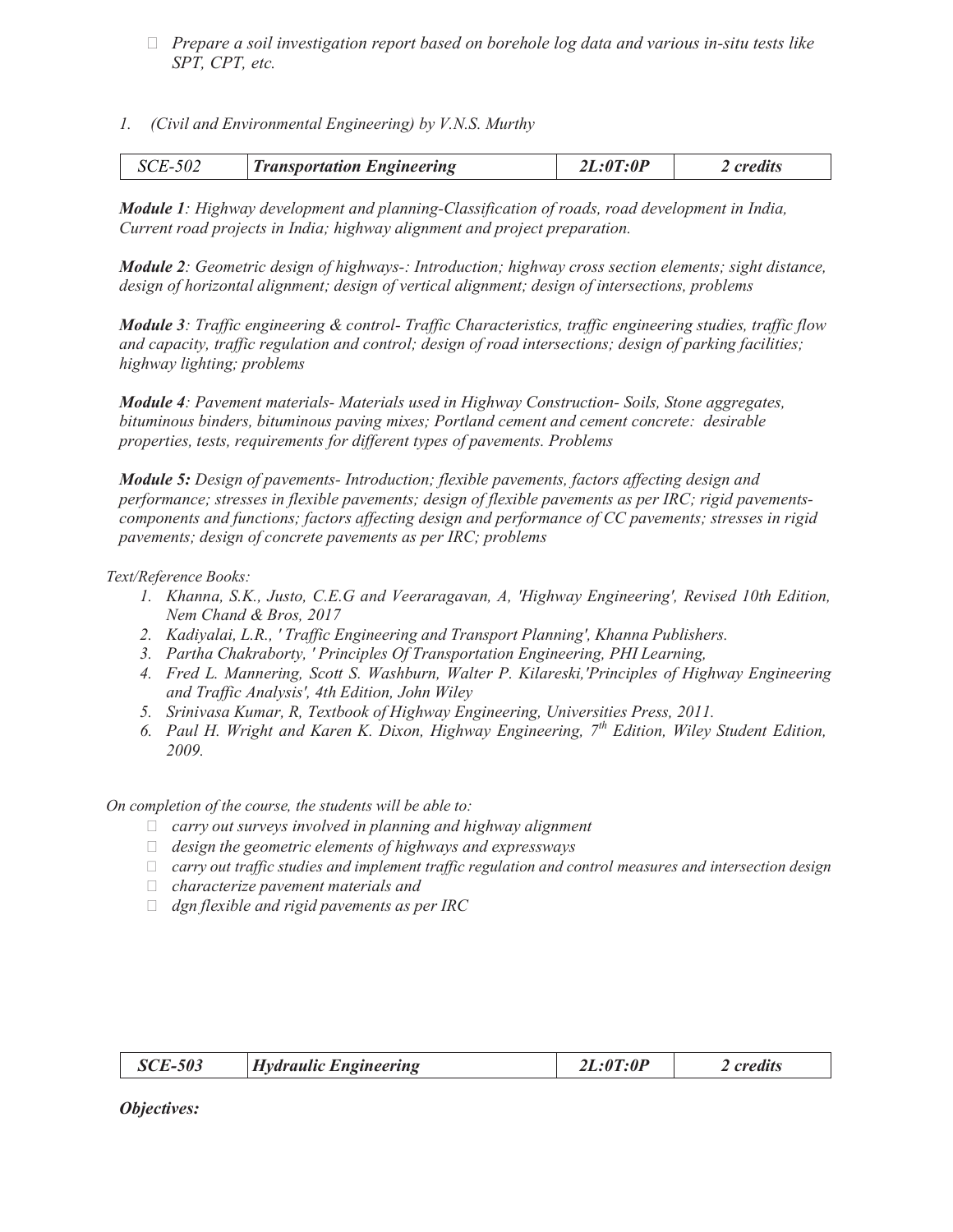To introduce the students to various hydraulic engineering problems like open channel flows and hydraulic machines. At the completion of the course, the student should be able to relate the theory and practice of problems in hydraulic engineering

Module 1: Laminar Flow- Laminar flow through: circular pipes, annulus and parallel plates. Stoke's law, Measurement of viscosity.

Module 2: Turbulent Flow- Reynolds experiment, Transition from laminar to turbulent flow. Definition of turbulence, scale and intensity, Causes of turbulence, instability, mechanism of turbulence and effect of turbulent flow in pipes. Reynolds stresses, semi-empirical theories of turbulence, Prandtl's mixing length theory, universal velocity distribution equation. Resistance to flow of fluid in smooth and rough pipes, Moody's diagram.

Module 3: Boundary Layer Analysis-Assumption and concept of boundary layer theory. Boundarylayer thickness, displacement, momentum & energy thickness, laminar and Turbulent boundary layers on a flat plate; Laminar sub-layer, smooth and rough boundaries. Local and average friction coefficients. Separation and Control.

Module 4: Dimensional Analysis and Hydraulic Similitude: Dimensional homogeneity, Rayleigh method, Buckingham's Pi method and other methods. Dimensionless groups. Similitude, Model studies, Types of models. Application of dimensional analysis and model studies to fluid flow problem.

Module 5: Introduction to Open Channel Flow-Comparison between open channel flow and pipe flow, geometrical parameters of a channel, classification of open channels, classification of open channel flow, Velocity Distribution of channel section.

Module 6: Uniform Flow-Continuity Equation, Energy Equation and Momentum Equation, Characteristics of uniform flow, Chezy's formula, Manning's formula. Factors affecting Manning's Roughness Coefficient "n".Most economical section of channel. Computation of Uniform flow, Normal depth.

Module 7: Non-Uniform Flow- Specific energy, Specific energy curve, critical flow, discharge curve Specific force Specific depth, and Critical depth. Channel Transitions. Measurement of Discharge and Velocity – Venturi Flume, Standing Wave Flume, Parshall Flume, Broad Crested Weir. Measurement of Velocity- Current meter, Floats, Hot-wire anemometer. Gradually Varied Flow-Dynamic Equation of Gradually Varied Flow, Classification of channel bottom slopes, Classification of surface profile, Characteristics of surface profile. Computation of water surface profile by graphical, numerical and analytical approaches. Direct Step method, Graphical Integration method and Direct integration method.

Module 8: Hydraulic Jump- Theory of hydraulic jump, Elements and characteristics of hydraulic jump in a rectangular Channel, length and height of jump, location of jump, Types,applications and location of hydraulic jump. Energy dissipation and other uses, surge as a moving hydraulic jump. Positive and negative surges. Dynamics of Fluid Flow-Momentum principle, applications: Force on plates, pipe bends, moments of momentum equation

Module 9: Flow through Pipes: Loss of head through pipes, Darcy-Wiesbatch equation, minor losses, total energy equation, hydraulic gradient line, Pipes in series, equivalent pipes, pipes in parallel, flow through laterals, flows in dead end pipes, siphon, power transmission through pipes, nozzles. Analysis of pipe networks: Hardy Cross method, water hammer in pipes and control measures, branching of pipes, three reservoir problem.

Module 10: Computational Fluid Dynamics: Basic equations of fluid dynamics, Grid generation, Introduction to in viscid incompressible flow, Boundary layer flow as applicable to C.F.D. Hydro informatics: Concept of hydro informatics –scope of internet and web based modeling in water resources engineering.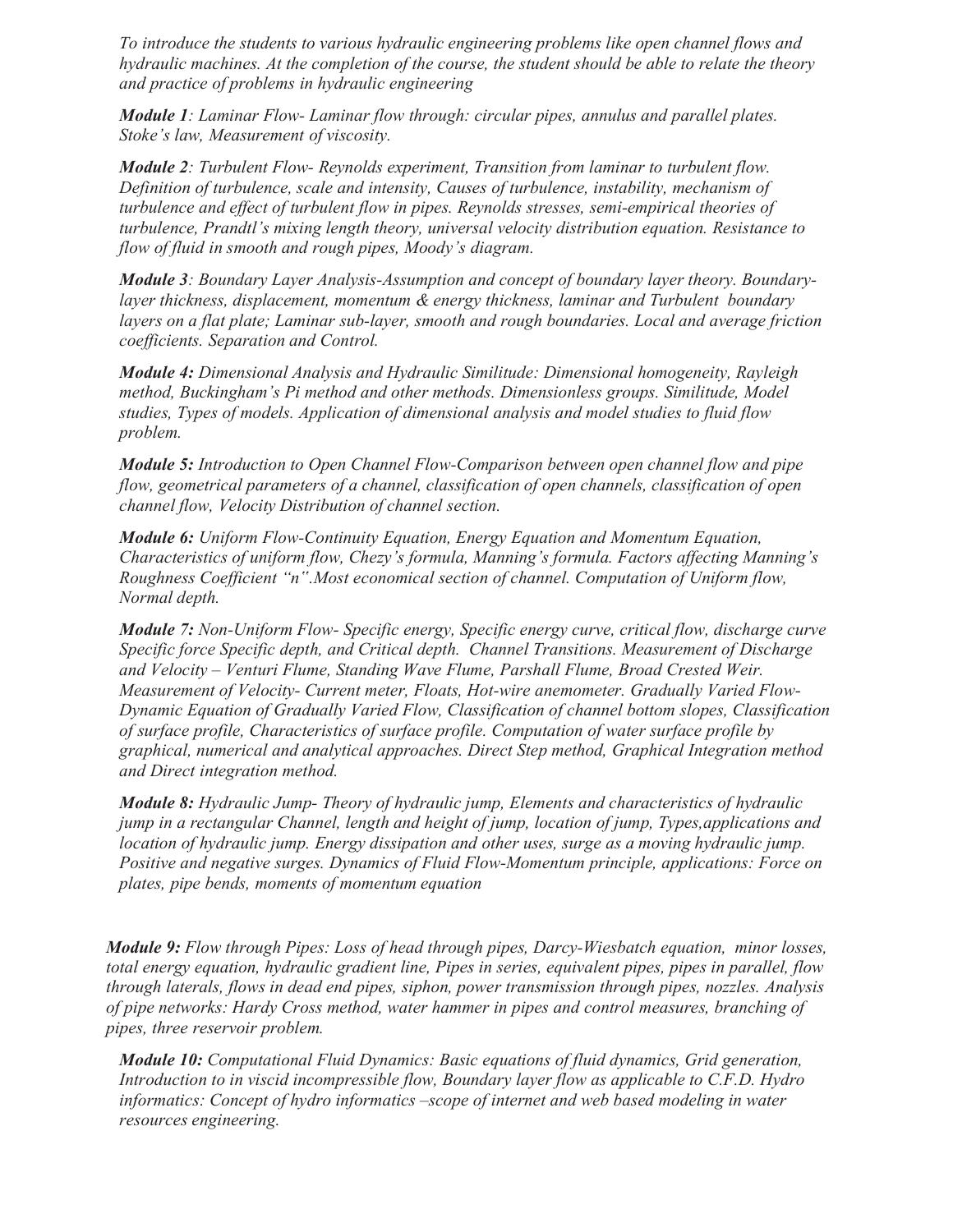#### Practical Work:

- 1. Flow Visualization
- 2. Studies in Wind Tunnel
- 3. Boundary Layer
- 4. Flow around an Aerofoil / circular cylinder
- 5. Uniform Flow
- 6. Velocity Distribution in Open channel flow
- 7. Venturi Flume
- 8. Standing Wave Flume
- 9. Gradually Varied Flow
- 10. Hydraulic Jump
- 11. Flow under Sluice Gate
- 12. Flow through pipes
- 13. Turbulent flow through pipes
- 14. Flow visualization
- 15. Laminar flow through pipes
- 16. Major losses / Minor losses in pipe

#### Text/Reference Books:

- 1. Hydraulics and Fluid Mechanics, P.M. Modi and S.M. Seth, Standard Book House
- 2. Theory and Applications of Fluid Mechanics, K. Subramanya, Tata McGraw Hill.
- 3. Open channel Flow, K. Subramanya, Tata McGraw Hill.
- 4. Open Channel Hydraulics, Ven Te Chow, Tata McGraw Hill.
- 5. Burnside, C.D., "Electromagnetic Distance Measurement," Beekman Publishers, 1971.

#### Outcomes:

- The students will be able to apply their knowledge of fluid mechanics in addressing problems in open channels.
- They will possess the skills to solve problems in uniform, gradually and rapidly varied flows in steady state conditions.
- They will have knowledge in hydraulic machineries (pumps and turbines).
- $\bullet$

| <b>SCE-504</b> | HYDROLOGY & WATER  | 3L:0T:0P |  |
|----------------|--------------------|----------|--|
|                | <b>RESOURCES</b>   |          |  |
|                | <b>ENGINEERING</b> |          |  |

Objectives: 1. To prepare the students for a successful career as hydrologist and water resources engineers

2. To develop the ability among students to synthesis data and technical concepts for application in hydrology and water resources engineering

3. To provide students an opportunity to work as a part of interdisciplinary team

4. To provide students with a sound foundation in the mathematical, scientific and engineering fundamentals necessary to

formulate, analyze, solve engineering problems and to prepare them for their career.

5. To promote student awareness of the life-long learning and to introduce them professional ethics and codes of professional practice in water resource engineering

#### Outcome:

At the end of the course, students must be in a position to

1. Understand the application of fluid mechanics model studies and computers in solving a host of problems in hydraulic engineering

2. Study types and classes of hydrologic simulation models and design procedures for safe and effective passage of flood flows for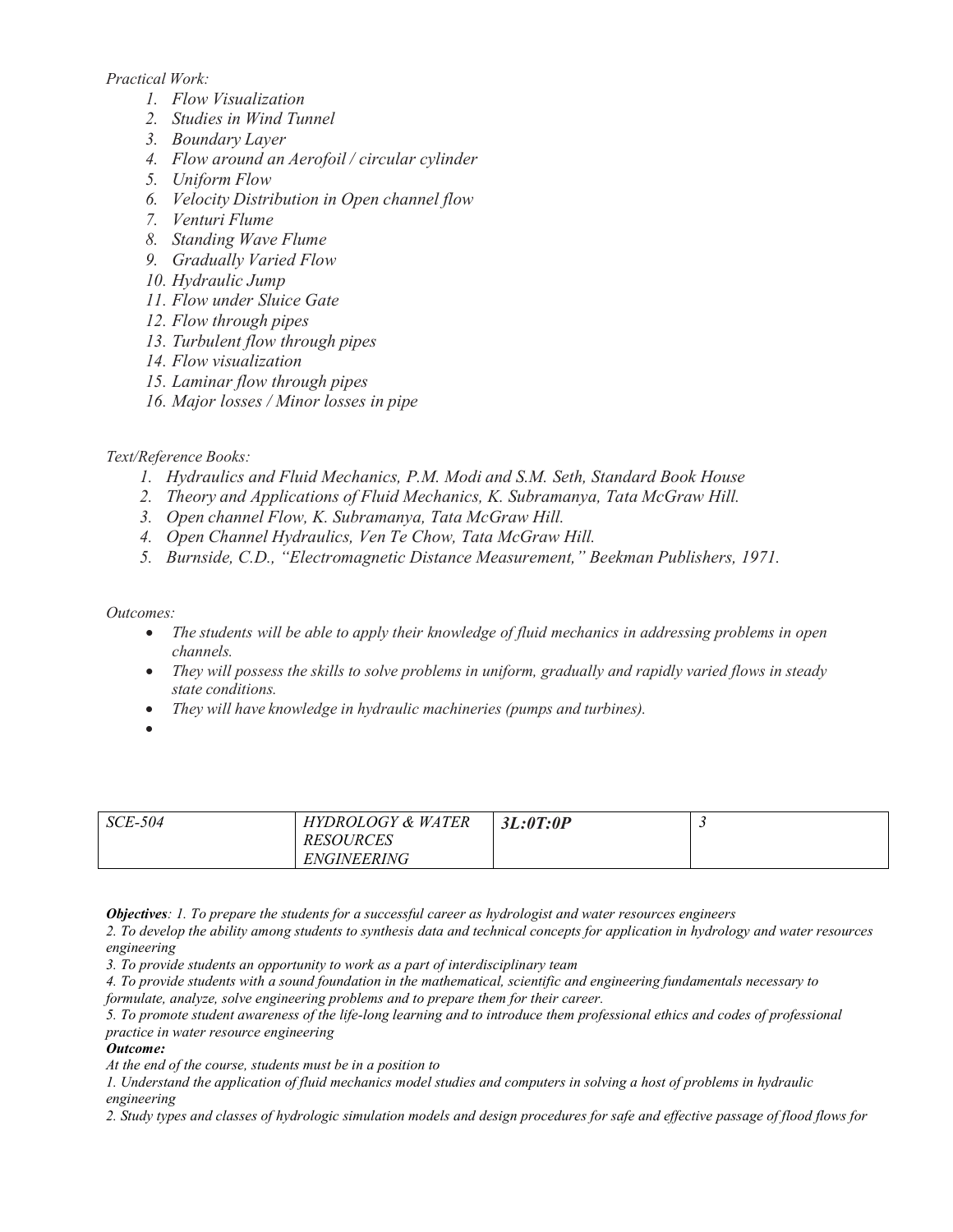design of hydraulic structures

3. Enable the students to understand the basic aquifer parameters and groundwater resources for different hydro-geological boundary conditions

4. The student is exposed to the application of systems concept, advanced optimization techniques to cover the socio-technical aspects in the field of water resources

5. Apply the principles and applications of remote sensing, GPS and GIS in the context to hydrological extreme flood and drought events in water resources engineering

| $S_{\cdot}N_{\cdot}$ | Unit number          | <b>Topics</b>                                            | <b>Sub Topics</b>                                                                                                                                                                                                                                                                                                                                                                                                                                                                                                                                                                                                                                                                                                                                                                                                                                                               |
|----------------------|----------------------|----------------------------------------------------------|---------------------------------------------------------------------------------------------------------------------------------------------------------------------------------------------------------------------------------------------------------------------------------------------------------------------------------------------------------------------------------------------------------------------------------------------------------------------------------------------------------------------------------------------------------------------------------------------------------------------------------------------------------------------------------------------------------------------------------------------------------------------------------------------------------------------------------------------------------------------------------|
|                      |                      |                                                          |                                                                                                                                                                                                                                                                                                                                                                                                                                                                                                                                                                                                                                                                                                                                                                                                                                                                                 |
| $\mathfrak l$        | $\mathbf{I}$         | Hydrology &<br><b>Infiltration</b>                       | Hydrologic Cycle. Water Budget Equation, Hydrologic system,<br>Precipitation: Types, measurements and analysis, error in<br>estimation, missing data, consistency of rainfall records, Intensity<br>during frequency (IDF) and probabilistic maximum Precipitation<br>(PMP) curves. Evaporation and consumptive use: Process<br>affecting factors, estimation and measurement techniques. Process<br>affecting factors, measurement and estimation, Infiltration Indices.                                                                                                                                                                                                                                                                                                                                                                                                       |
| $\overline{2}$<br>3  | $\boldsymbol{2}$     | <b>Surface Runoff</b>                                    | Components and factors affecting runoff, methods of estimation of<br>runoff volume and peak runoff, rating curve, Rainfall - runoff<br>relationships Hydrograph analysis: components, factors affecting<br>hydrographs, base flow separation, Direct Runoff Hydrograph,<br>Unit Hydrograph: Theory and assumptions. Derivation of Unit<br>Hydrograph, Synthetic Unit Hydrograph Introduction to computer<br>models for rainfall runoff analysis. Irrigation: Developments in<br>India, Necessity and types Advantages & disadvantages of<br>irrigation. Functions of water in plant growth, Methods of<br>Irrigation, Water requirement of crops. Irrigation frequency,<br>Irrigation efficiencies, Principal crops and crop season, crop<br>rotation. Canal irrigation: Classes and alignment, Parts of a canal<br>system, Commanded area, curves in channels, channel losses. |
| $\overline{4}$       | $\boldsymbol{\beta}$ | <b>Sediment</b><br><b>Transportation</b>                 | Suspended and Bed load and its estimation Irrigation channels:<br>Types: lined and unlined, silt theories: Kennedy's and Lacey's<br>Design procedure for irrigation channels, Longitudinal cross<br>section, Schedule of area statistics and channel dimensions, use of<br>Garret's Diagrams in channel design, cross sections of an<br>Irrigation channel, Computer programes for design of channels                                                                                                                                                                                                                                                                                                                                                                                                                                                                           |
|                      | $\overline{4}$       | <b>Regulation and</b><br>control of canal<br>system      | Lining of Irrigation Canals: Advantages and types, factors for<br>selection of a particular type, design of lined channels, cross<br>section of lined channels, Economics of canal lining. Water<br>Logging: Definition, effects, causes and anti-water logging<br>measures, Drainage of water logged land, Types of drains open<br>and closed, spacing of closed drains.                                                                                                                                                                                                                                                                                                                                                                                                                                                                                                       |
| 5                    |                      | Types of canal<br>regulation works and<br>their function | Purpose, Types of canal regulation works and their functional<br>aspects Irrigation Outlets: Requirements, types, non-modular,<br>semi-module and rigid module, selection criterion River Training:<br>Objective and need, classification of rivers, and river training<br>works, meandering, stages, methods of river training, bank<br>protection, Methods for measurement of discharge.                                                                                                                                                                                                                                                                                                                                                                                                                                                                                      |
|                      | 5                    | <b>Ground Water</b><br><b>Hydrology</b>                  | Zones of underground water, Aquifers and their types, important<br>terms, Determination of discharge through unconfined and<br>confined aquifers with steady flow conditions, Interference among<br>wells, determination of aquifer constants, Well loss and specific<br>capacity, efficiency of a well, types of water wells, bored and open<br>wells, specific yield of a well, Relative merits of well and canal<br>irrigation, type of tube wells, well surrounding and well<br>development, Suitable site selection for a tube well, Types of open<br>wells, Methods of lifting water. Infiltration galleries.                                                                                                                                                                                                                                                             |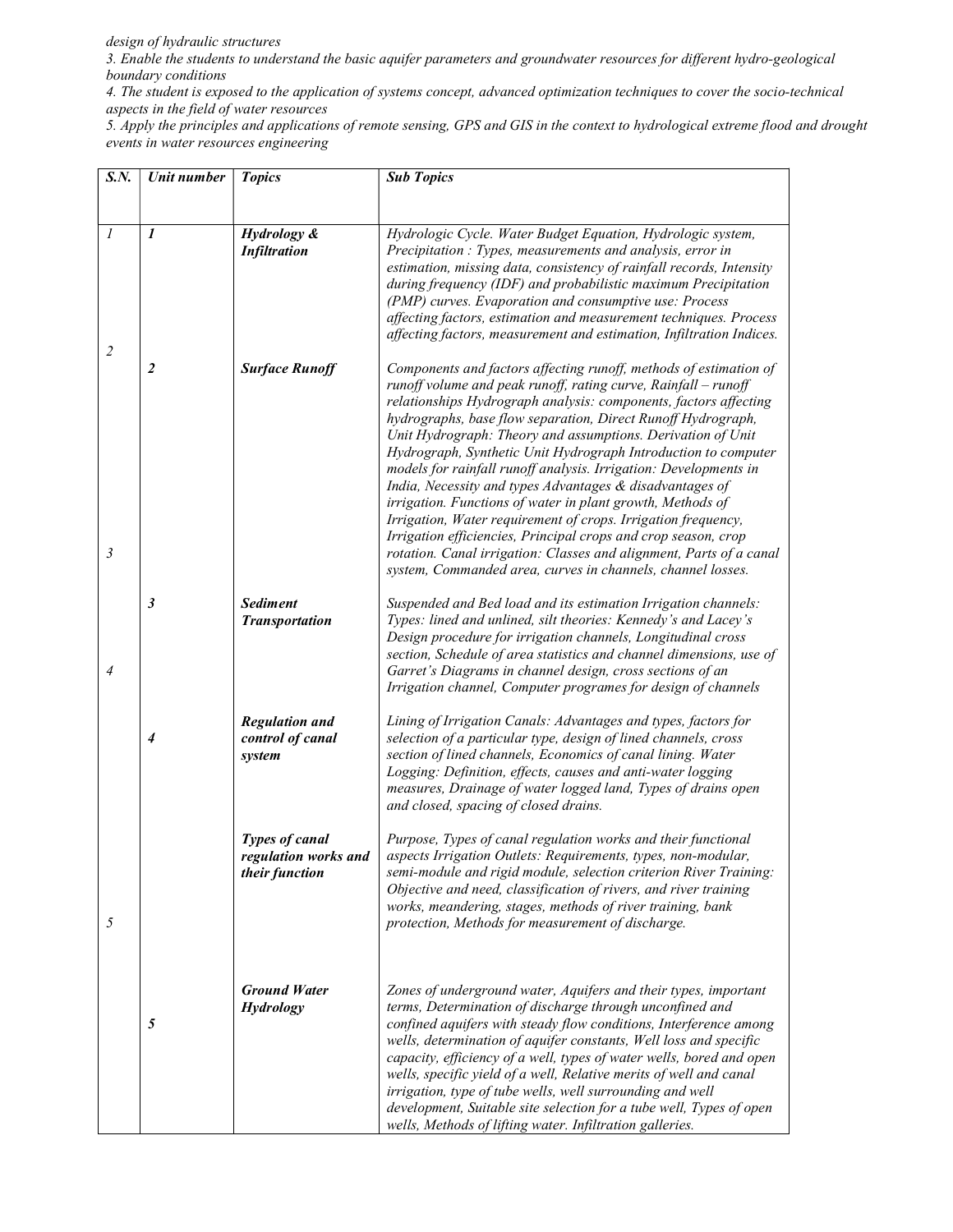| <i>SCE-505</i> | <i><b>Environmental Engineering</b></i> | 3L:0T:0P | 3 credits |
|----------------|-----------------------------------------|----------|-----------|

Module 1: Water: -Sources of Water and quality issues, water quality requirement for different beneficial uses, Water quality standards, water quality indices, water safety plans, Water Supply systems, Need for planned water supply schemes, Water demand industrial and agricultural water requirements, Components of water supply system; Transmission of water, Distribution system, Various valves used in W/S systems, service reservoirs and design.

Water Treatment: aeration, sedimentation, coagulation flocculation, filtration, disinfection, advanced treatments like adsorption, ion exchange, membrane processes

Module 2: Sewage- Domestic and Storm water, Quantity of Sewage, Sewage flow variations. Conveyance of sewage- Sewers, shapes design parameters, operation and maintenance of sewers, Sewage pumping; Sewerage, Sewer appurtenances, Design of sewerage systems. Small bore systems, Storm Water- Quantification and design of Storm water; Sewage and Sullage, Pollution due to improper disposal of sewage, National River cleaning plans, Wastewater treatment, aerobic and anaerobic treatment systems, suspended and attached growth systems, recycling of sewage – quality requirements for various purposes.

**Module 3**: Air - Composition and properties of air, Quantification of air pollutants, Monitoring of air pollutants, Air pollution- Occupational hazards, Urban air pollution automobile pollution, Chemistry of combustion, Automobile engines, quality of fuel, operating conditions and interrelationship. Air quality standards, Control measures for Air pollution, construction and limitations

Module 4: Noise- Basic concept, measurement and various control methods.

Module 5: Solid waste management-Municipal solid waste, Composition and various chemical and physical parameters of MSW, MSW management: Collection, transport, treatment and disposal of MSW. Special MSW: waste from commercial establishments and other urban areas, solid waste from construction activities, biomedical wastes, Effects of solid waste on environment: effects on air, soil,

water surface and ground health hazards. Disposal of solid waste-segregation, reduction at source, recovery and recycle. Disposal methods- Integrated solid waste management. Hazardous waste: Types and nature of hazardous waste as per the HW Schedules of regulating authorities.

Module 6: Building Plumbing-Introduction to various types of home plumbing systems for water supply and waste water disposal, high rise building plumbing, Pressure reducing valves, Break pressure tanks, Storage tanks, Building drainage for high rise buildings, various kinds of fixtures and fittings used.

Module 7: Government authorities and their roles in water supply, sewerage disposal. Solid waste management and monitoring/control of environmental pollution.

Practical Work: List of Experiments

- 1. Physical Characterization of water: Turbidity, Electrical Conductivity, pH
- 2. Analysis of solids content of water: Dissolved, Settleable, suspended, total, volatile,

inorgani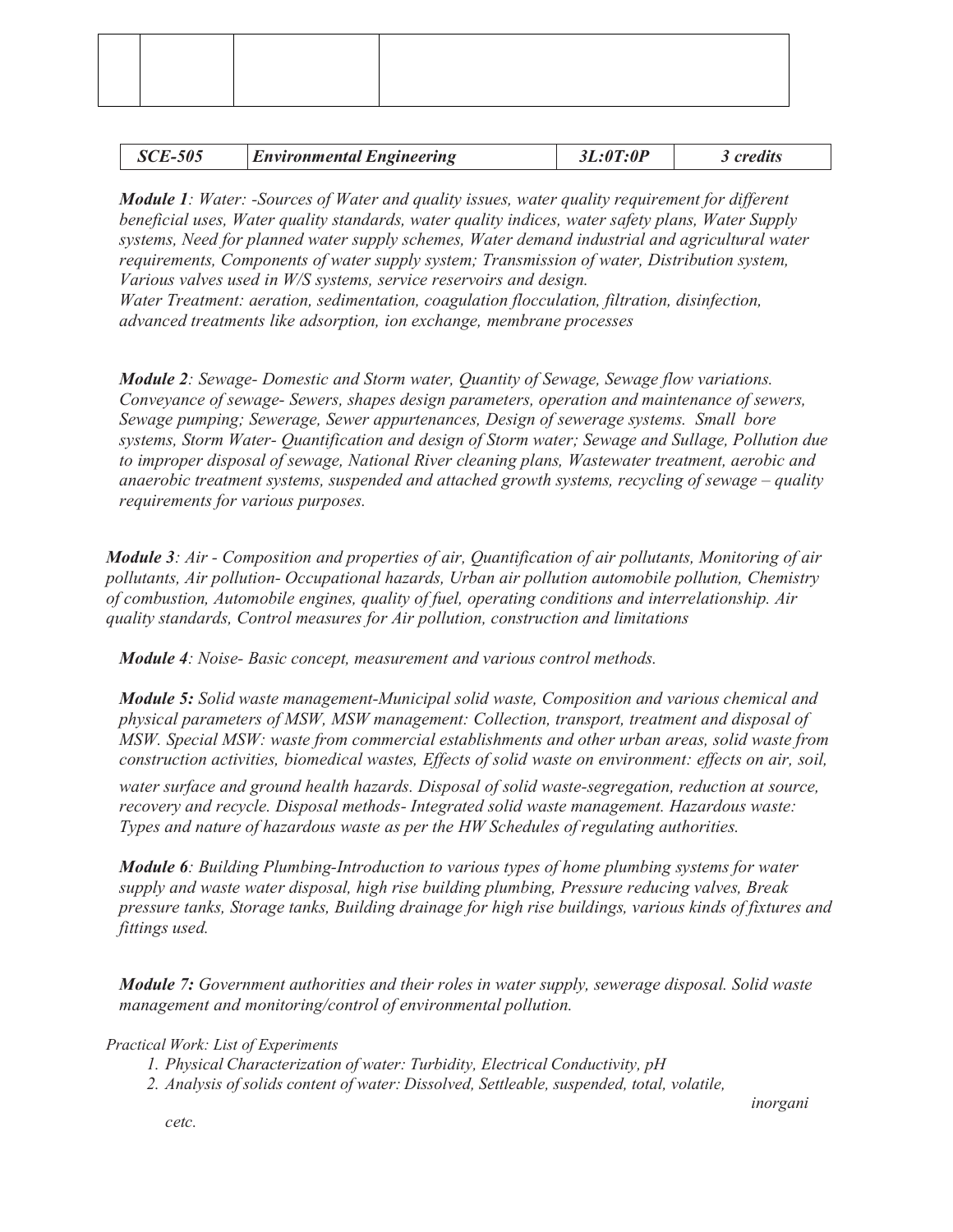- 3. Alkalinity and acidity, Hardness: total hardness, calcium and magnesium hardness
- 4. Analysis of ions: copper, chloride and sulfate
- 5. Optimum coagulant dose
- 6. Chemical Oxygen Demand (COD)
- 7. Dissolved Oxygen (D.O) and Biochemical Oxygen Demand (BOD)
- 8. Break point Chlorination
- 9. Bacteriological quality measurement: MPN,
- 10. Ambient Air quality monitoring (TSP, RSPM, SOx, NOx)
- 11. Ambient noise measurement

#### Text/Reference Books:

- 1. Introduction to Environmental Engineering and Science by Gilbert Masters, Prentice Hall, New Jersey.
- 2. Introduction to Environmental Engineering by P. Aarne Vesilind, Susan M. Morgan, Thompson /Brooks/Cole; Second Edition 2008.
- 3. Peavy, H.s, Rowe, D.R, Tchobanoglous, G. Environmental Engineering, Mc-Graw -Hill International Editions, New York 1985.
- 4. MetCalf and Eddy. Wastewater Engineering, Treatment, Disposal and Reuse, Tata McGraw-Hill, New Delhi.
- 5. Manual on Water Supply and Treatment. Ministry of Urban Development, New Delhi.
- 6. Plumbing Engineering. Theory, Design and Practice, S.M. Patil, 1999
- 7. Integrated Solid Waste Management, Tchobanoglous, Theissen & Vigil. McGraw Hill Publication
- 8. Manual on Sewerage and Sewage Treatment Systems, Part A, B and C. Central Public Healthand Environmental Engineering Organization, Ministry of Urban Development.

#### Outcomes:

After successfully studying this course, students will:

- Understand the impact of humans on environment and environment on humans
- Be able to identify and value the effect of the pollutants on the environment: atmosphere, water and soil.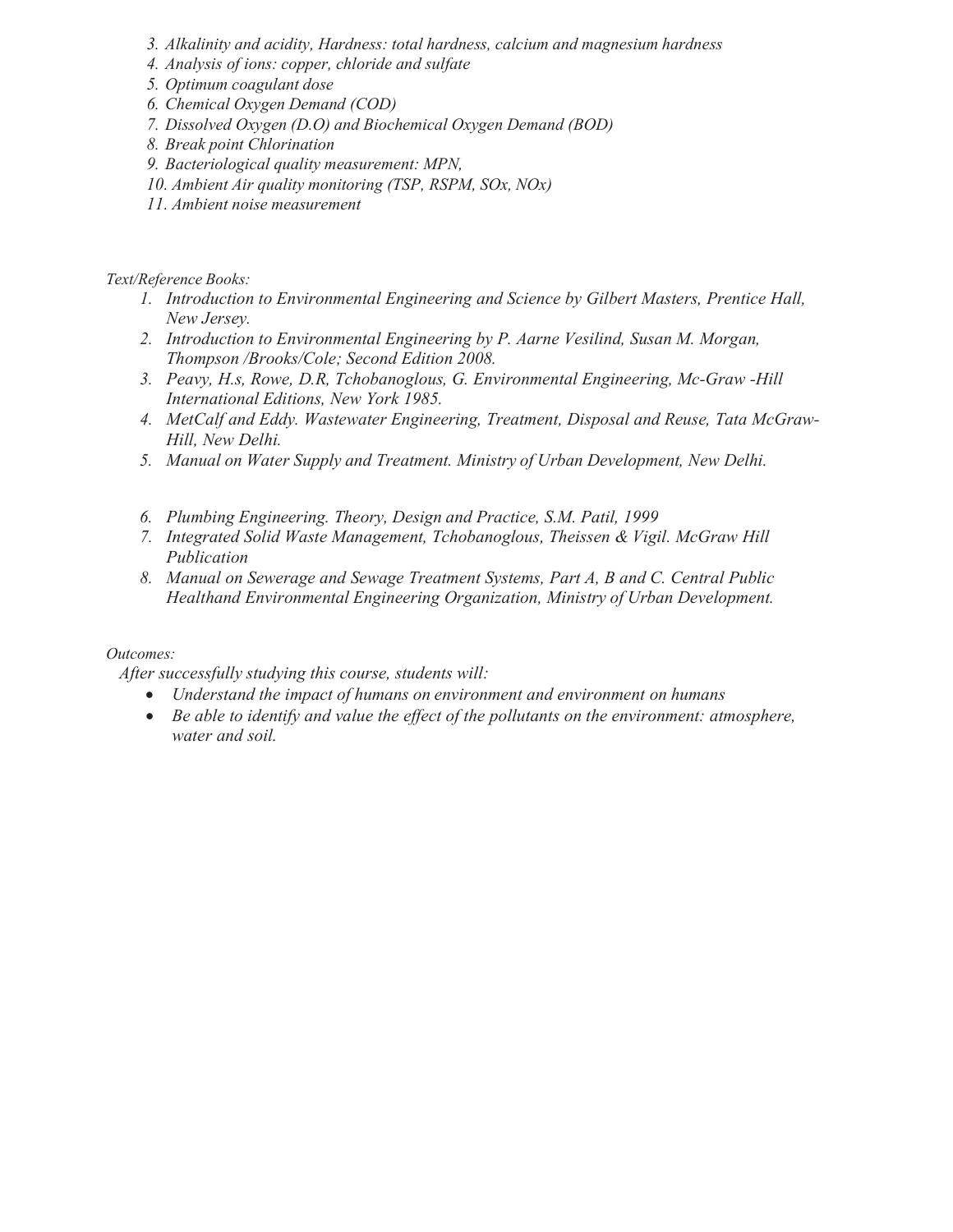|  | <b>SCE-506</b> | $\left \mathit{Structural Engineering}\right $ | J.L.1T:0P | <i>s</i> credits |
|--|----------------|------------------------------------------------|-----------|------------------|
|--|----------------|------------------------------------------------|-----------|------------------|

#### Objectives:

This course aims at providing students with a solid background on principles of structural engineering design. Students will be exposed to the theories and concepts of both concrete and steel design and analysis both at the element and system levels. Hands-on design experience and skills will be gained and learned through problem sets and a comprehensive design project. An understanding of real-world open-ended design issues will be developed. Weekly recitations and project discussions will be held besides lectures.

Module 1: Introduction- concepts of energy principles, safety, sustainable development in performance; what makes a structure; principles of stability, equilibrium; what is a structural engineer, role of engineer, architect, user, builder; what are the functions' what do the engineers design, first principles of process of design

Module 2: Planning and Design Process; Materials, Loads, and Design Safety; Behaviour and Properties of Concrete and Steel; Wind and Earthquake Loads

Module 3: Materials and Structural Design Criteria: Introduction to the analysis and design of structural systems. Analyses of determinate and indeterminate trusses, beams, and frames, and design philosophies for structural engineering. Laboratory experiments dealing with the analysis of determinate and indeterminate structures;

Module 4: Design of Structural Elements; Concrete Elements, Steel Elements, Structural Joints; Theories and concepts of both concrete and steel design and analysis both at the element and system levels. Approximate Analysis Methods as a Basis for Design; Design of Reinforced Concrete Beams for Flexure; Design of Reinforced Concrete Beams for Shear; Bond, Anchorage, and Serviceability; Reinforced Concrete Columns; Reinforced Concrete Slabs; Introduction to Steel Design; Tension Members and Connections; Bending Members; Structural Systems

Module 5: System Design Concepts; Special Topics that may be Covered as Part of the Design Project Discussions; Cable Structures; Prestressed Concrete Bridges; Constructability and Structural Control; Fire Protection

#### Text/Reference Books:

- 1. Nilson, A. H. Design of Concrete Structures. 13th edition. McGraw Hill, 2004
- 2. McCormac, J.C., Nelson, J.K. Jr., Structural Steel Design. 3rd edition. Prentice Hall, N.J., 2003.
- 3. Galambos, T.V., Lin, F.J., Johnston, B.G., Basic Steel Design with LRFD, Prentice Hall, 1996
- 4. Segui, W. T., LRFD Steel Design, 2nd Ed., PWS Publishing, Boston.
- 5. Salmon, C.G. and Johnson, J.E., Steel Structures: Design and Behavior, 3rd Edition, Harper & Row, Publishers, New York, 1990.
- 6. MacGregor, J. G., Reinforced Concrete: Mechanics and Design, 3rd Edition, Prentice Hall, New Jersey, 1997.
- 7. Nawy, E. G., Reinforced Concrete: A Fundamental Approach, 5th Edition, Prentice Hall, New Jersey.
- 8. Wang C-K. and Salmon, C. G., Reinforced Concrete Design, 6th Edition, Addison Wesley, New York.
- 9. Nawy, E. G. Prestressed Concrete: A Fundamental Approach, Prentice Hall, NJ, (2003).
- 10. Related Codes of Practice of BIS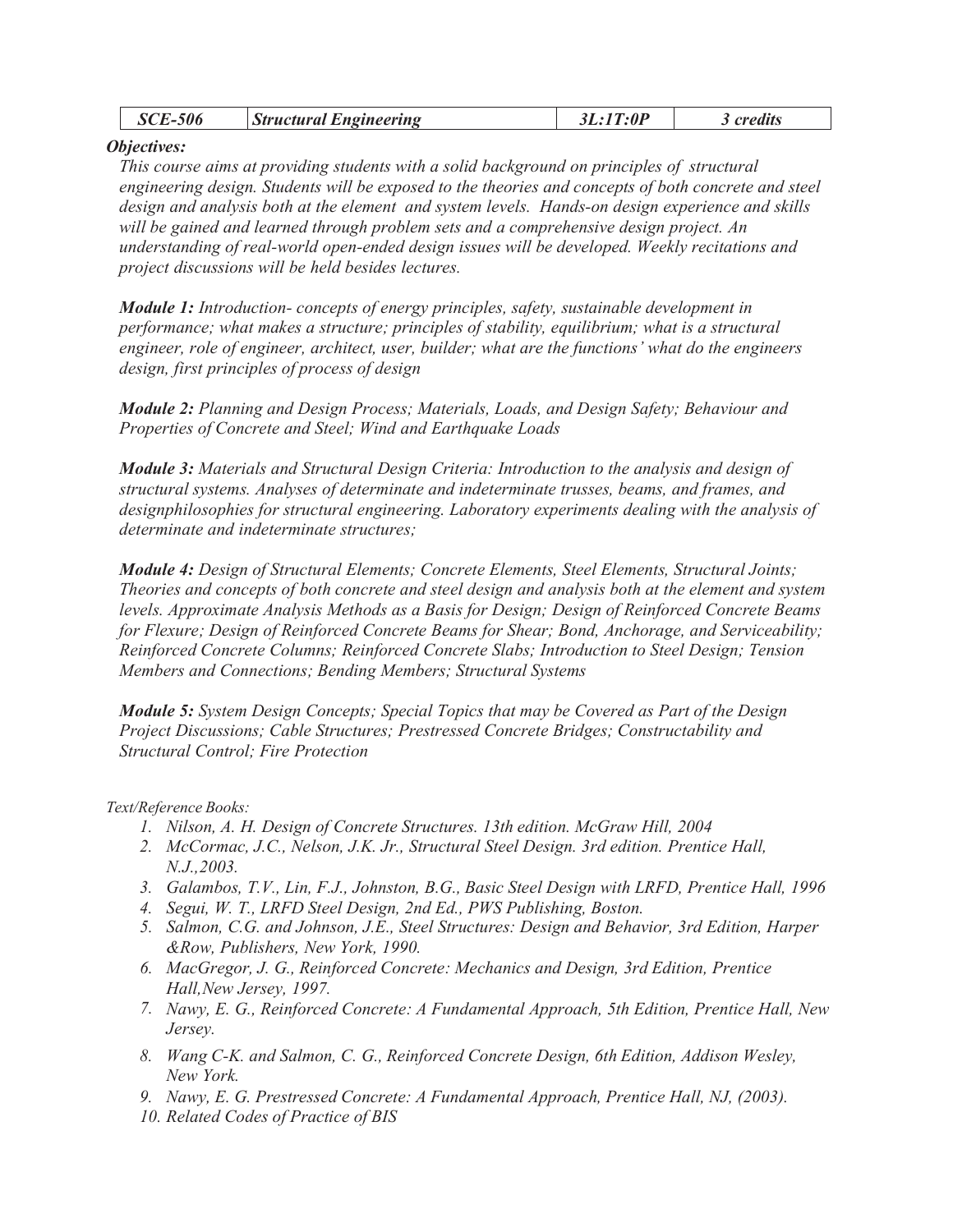- 11. Smith, J. C., Structural Analysis, Harpor and Row, Publishers, New York.
- 12. W. McGuire, R. H. Gallagher and R. D. Ziemian. "Matrix Structural Analysis", 2nd Edition, John Wiley and Sons, 2000.
- 13. NBC, National Building Code, BIS (2017).
- 14. ASCE, Minimum Design Loads for Buildings and Other Structures, ASCE 7-02, American Society of Civil Engineers, Virginia, 2002.

#### Outcomes:

- $\Box$  The students will be able to apply their knowledge of structural mechanics in addressing design problems of structural engineering
- $\Box$  They will possess the skills to solve problems dealing with different loads and concrete and steel
- $\Box$  They will have knowledge in structural engineering

| <b>SCE-507</b><br><b>Mechanics of Materials</b> | 3L:0T:0P | 3 credits |
|-------------------------------------------------|----------|-----------|
|-------------------------------------------------|----------|-----------|

The objective of this Course is to introduce to continuum mechanics and material modeling of engineering materials based on first energy principles: deformation and strain; momentum balance, stress and stress states; elasticity and elasticity bounds; plasticity and yield design. The overarching theme is a unified mechanistic language using thermodynamics, which allows understanding, modelling and design of a large range of engineering materials. The subject of mechanics of materials involves analytical methods for determining the strength, stiffness (deformation characteristics), and stability of the various members in a structural system. The behavior of a member depends not only on the fundamental laws that govern the equilibrium of forces, but also on the mechanical characteristics of the material. These mechanical characteristics come from the laboratory, where materials are tested under accurately known forces and their behavior is carefully observed and measured (learnt in the previous course on Materials, Testing & Evaluation). For this reason, mechanics of materials is a blended science of experiment and Newtonian postulates of analytical mechanics.

What will I learn?

- Understand the deformation and strains under different load action and response in terms offorces and moments
- Understand the behaviour under different loading actions
- Application of engineering principles to calculate the reactions, forces and moments
- Understand the energy methods used to derive the equations to solve engineering problems
- Make use of the capabilities to determine the forces and moments for design

#### Proposed Syllabus

Module 1: Deformation and Strain covering description of finite deformation, Infinitesimal deformation; Analysis of statically determinate trusses; Stability of dams, retaining walls and chimneys; Stress analysis of thin, thick and compound cylinder;

Module 2: Generalized state of stress and strain: Stress and strain tensor, Yield criteria and theories of failure; Tresca, Von-Mises, Hill criteria, Heigh-Westerguard's stress space.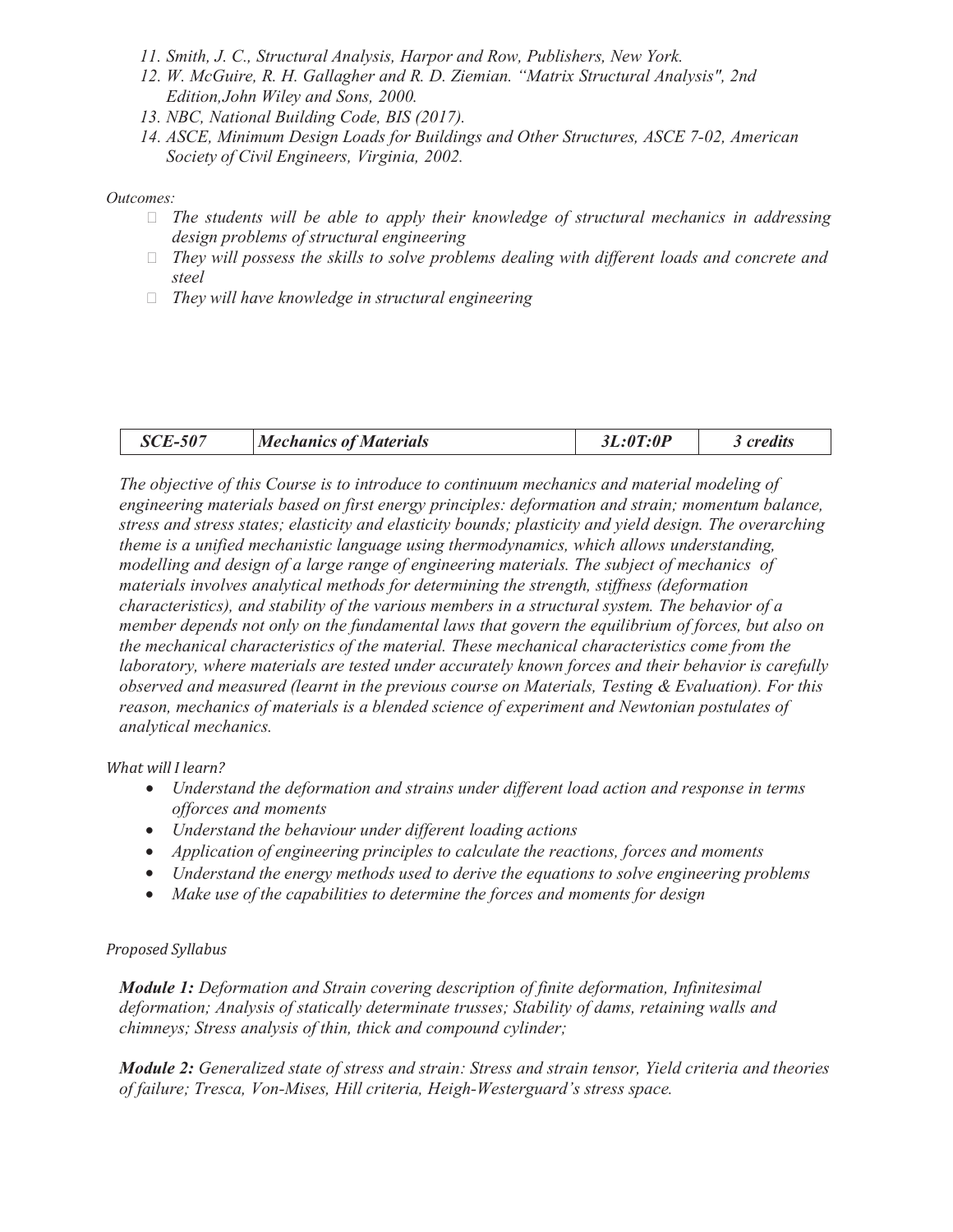Module 3:Momentum Balance and Stresses covering Forces and Moments Transmitted by Slender Members, Shear Force and Bending Moment Diagrams, Momentum Balance, Stress States / Failure **Criterion** 

Module 4:Mechanics of Deformable Bodies covering Force-deformation Relationships and Static Indeterminacy, Uniaxial Loading and Material Properties, Trusses and Their Deformations, Statically Determinate and Indeterminate Trusses,

Module 5: Force-Stress-Equilibrium covering Multiaxial Stress and Strain

Module 6: Displacement – Strain covering Multiaxial Strain and Multiaxial Stress-strain Relationships

Module 7: Elasticity and Elasticity Bounds covering Stress-strain-temperature Relationships and Thinwalled Pressure Vessels, Stress and strain Transformations and Principal Stress, Failure of Materials,

Module 8: Bending: Stress and Strains; Deflections and Torsion covering Pure Bending, Momentcurvature Relationship, Beam Deflection, Symmetry, Superposition, and Statically Indeterminate Beams, Shear and Torsion, Torsion and Twisting, Thermoelasticity, Energy methods, Variational Methods; Strain energy, elastic, complementary and total strain energy, Strain energy of axially loaded bar, Beam in bending, shear and torsion; General energy theorems, Castigliano's theorem, Maxwell Bettie's reciprocal theorem; Virtual work and unit load method for deflection, Application to problems of beams and frames.

Module 9: Structural stability; Stability of columns, Euler's formula, end conditions and effective length factor, Columns with eccentric and lateral load; Plasticity and Yield Design covering 1D-Plasticity – An Energy Approach, Plasticity Models, Limit Analysis and Yield Design

#### Text/Reference Books:

- 1. Norris, C.H. and Wilber, J. B. and Utku, S. "Elementary Structural Analysis" Mc Graw Hill, Tokyo, Japan.
- 2. Timoshenko, S. and Young, D. H., "Elements of Strength of Materials", DVNC, New York, USA.
- 3. Kazmi, S. M. A., 'Solid Mechanics" TMH, Delhi, India.
- 4. Hibbeler, R. C. Mechanics of Materials. 6th ed. East Rutherford, NJ: Pearson Prentice Hall, 2004
- 5. Crandall, S. H., N. C. Dahl, and T. J. Lardner. An Introduction to the Mechanics of Solids. 2nd ed. New York, NY: McGraw Hill, 1979
- 6. Gere, J. M., and S. P. Timoshenko. Mechanics of Materials. 5th ed. Boston: PWS Kent Publishing, 1970.
- 7. Ashby, M. F., and D. R. H. Jones. Engineering Materials, An Introduction to their Properties and Applications. 2nd ed. Butterworth Heinemann.
- 8. Collins, J. A. Failure of Materials in Mechanical Design. 2nd ed. John Wiley & Sons, 1993.
- 9. Courtney, T. H. Mechanical Behavior of Materials. McGraw-Hill, 1990.
- 10. Hertzberg, R. W. Deformation and Fracture Mechanics of Engineering Materials. 4th ed. John Wiley & Sons, 1996.
- 11. Nash, W. A. Strength of Materials. 3d ed. Schaum's Outline Series, McGraw-Hill, 1994.

Text/Reference Books:

- 12. Norris, C.H. and Wilber, J. B. and Utku, S. "Elementary Structural Analysis" Mc Graw Hill, Tokyo, Japan.
- 13. Timoshenko, S. and Young, D. H., "Elements of Strength of Materials", DVNC, New York, USA.
- 14. Kazmi, S. M. A., 'Solid Mechanics" TMH, Delhi, India.
- 15. Hibbeler, R. C. Mechanics of Materials. 6th ed. East Rutherford, NJ: Pearson Prentice Hall, 2004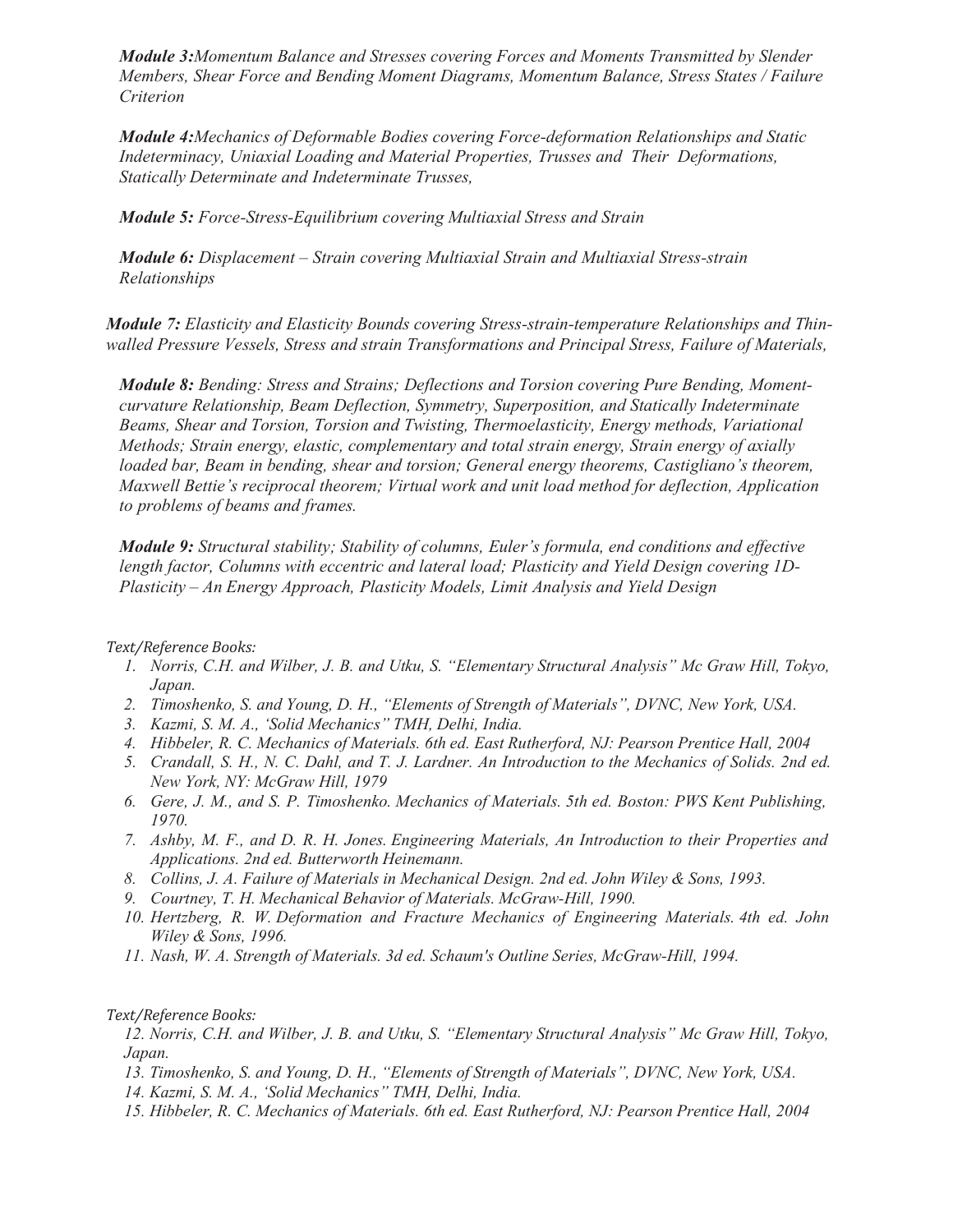16. Crandall, S. H., N. C. Dahl, and T. J. Lardner. An Introduction to the Mechanics of Solids. 2nd ed. New York, NY: McGraw Hill, 1979

17. Gere, J. M., and S. P. Timoshenko. Mechanics of Materials. 5th ed. Boston: PWS Kent Publishing, 1970.

18 .Ashby, M. F., and D. R. H. Jones. Engineering Materials, An Introduction to their Properties and Applications. 2nd ed. Butterworth Heinemann.

19 .Collins, J. A. Failure of Materials in Mechanical Design. 2nd ed. John Wiley & Sons, 1993.

20. Courtney, T. H. Mechanical Behavior of Materials. McGraw-Hill, 1990.

21. Hertzberg, R. W. Deformation and Fracture Mechanics of Engineering Materials. 4th ed. John Wiley & Sons, 1996.

22. Nash, W. A. Strength of Materials. 3d ed. Schaum's Outline Series, McGraw-Hill, 1994.

#### Outcomes:

At the end of the course, the student will have

- an ability to apply knowledge of mathematics, science, and engineering
- an ability to design a system, component, or process to meet desired needs
- an ability to identify, formulate, and solve engineering problems
- $\bullet$  the broad education necessary to understand the impact of engineering solutions in a globaland societal context
- an ability to use the techniques, skills, and modern engineering tools necessary for engineering practice.
- an ability to apply principles of engineering, basic science, and math to model, analyze, design and realize physical systems, components or processes

#### APPLICATIONS OF PSYCHOLOGY Course code: SOE-051

Credits: 2-0-0

#### 1. OBJECTIVES:

The objectives of this course are to make students:

- 1) aware of the different applications of psychology to everyday issues of life,
- 2) aware of the different social issues, workplace issues, and behavioural issues, and
- 3) understand how the knowledge gained from this course can be used in their own personal and professional work life.

#### 2. COURSE TOPICS:

- 2.1 **Unit 1:** Introduction: Nature and fields. (6)
- 2.2 Unit 2: Psychology in industries and organizations: Job analysis; fatigue and accidents;

consumer behavior. (8)

- 2.3 Unit 3: Psychology and mental health: Abnormality, symptoms and causes psychological disorders.(10)
- 2.4 Unit 4: Psychology and Counseling: Need of Counseling, Counselor and the Counselee, Counseling Process, Areas of Counseling. (6)
- 2.5 Unit 5: Psychology and social behavior: Group, group dynamics, teambuilding, Prejudice and stereotypes; Effective Communication, conflict and negotiation. (10)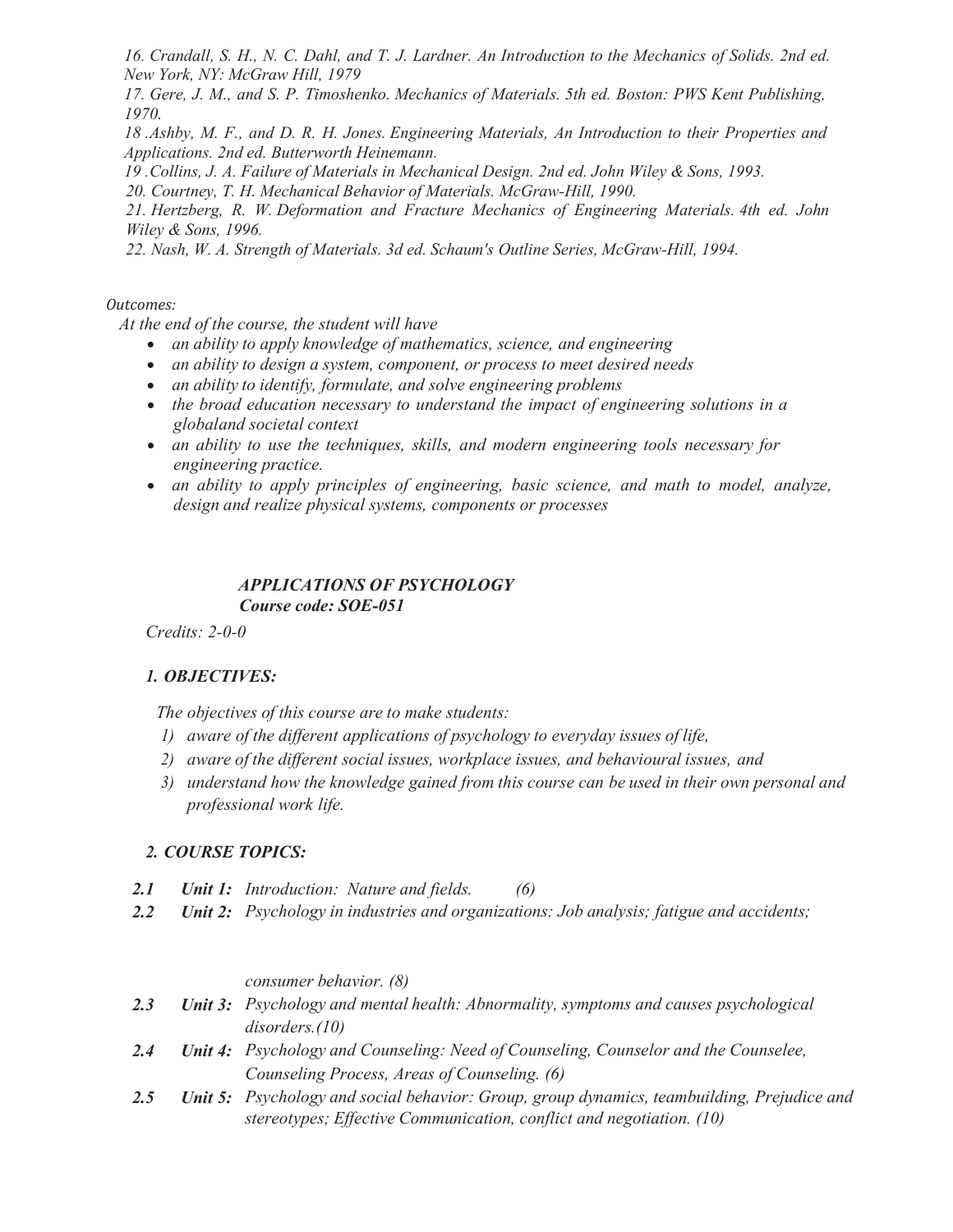#### Text

- 1. Schultz, D. & Schultz, S.E. (2009). Psychology and Work Today (10th ed.). New Jersey:Pearson/Prentice Hall.
- 2. Butcher, J. N., Mineka, S., & Hooley, J. M. (2010). Abnormal psychology (14th ed.). New York: Pearson
- 3. Gladding, S. T. (2014). Counselling: A comprehensive profession. New Delhi: Pearson Education
- 4. Aronson, E., Wilson, T. D., & Akert, R. M. (2010). Social Psychology (7th Ed.). Upper Saddle River, NJ: Prentice Hall.

| <b>SCE-511</b><br>0L:0T:2P<br>Geotechnical Engineering lab<br>1 credits |
|-------------------------------------------------------------------------|
|-------------------------------------------------------------------------|

#### Practical Work: List of tests on-

- 1. Field Density using Core Cutter method.
- 2. Field Density using Sand replacement method.
- 3. Natural moisture content using Oven Drying method.
- 4. Field identification of Fine Grained soils.
- 5. Specific gravity of Soils.
- 6. Grain size distribution by Sieve Analysis.
- 7. Grain size distribution by Hydrometer Analysis.
- 8. Consistency limits by Liquid limit
- 9. Consistency limits by Plastic limit
- 10. Consistency limits by Shrinkage limit.
- 11. Permeability test using Constant-head test method.
- 12. Permeability test using Falling-head method.
- 13. Compaction test: Standard Proctor test.
- 14. Compaction test: Modified Proctor test.
- 15. Relative density.
- 16. Consolidation Test.
- 17. Triaxial Test (UU)
- 18. Vane shear test
- 19. Direct Shear Test
- 20. Unconfined Compression Strength Test.

#### Text/Reference Books:

- 2. Soil Mechanics by Craig R.F., Chapman & Hall
- 3. Fundamentals of Soil Engineering by Taylor, John Wiley & Sons
- 4. An Introduction to Geotechnical Engineering, by Holtz R.D. and Kovacs, W.D., Prentice Hall, NJ
- 5. Principles of Geotechnical Engineering, by Braja M. Das, Cengage Learning
- 6. Principles of Foundation Engineering, by Braja M. Das, Cengage Learning
- 7. Essentials of Soil Mechanics and Foundations: Basic Geotechnics by David F. McCarthy
- 8. Soil Mechanics in Engineering Practice by Karl Terzaghi, Ralph B. Peck, and Gholamreza Mesri.
- 9. Geotechnical Engineering: Principles and Practices of Soil Mechanics and Foundation Engineering (Civil and Environmental Engineering) by V.N.S. Murthy

### SNM-501 Essence of Indian Knowledge Tradition

#### $\Box \Box \Box \Box \Box \Box \Box \Box \text{ } \textcolor{red}{\mathbf{E}} \Box \Box \Box \textcolor{red}{\mathbf{E}} \textcolor{red}{\mathbf{-1}} \textcolor{red}{\mathbf{-1}}$

Course objective: The course aims at imparting basic principles of thought process, reasoning and inferencing. Sustainability is at the core of Indian Traditional knowledge Systems connecting society and nature. Holistic life style of yogic science and wisdom capsules in Sanskrit literature are also important in